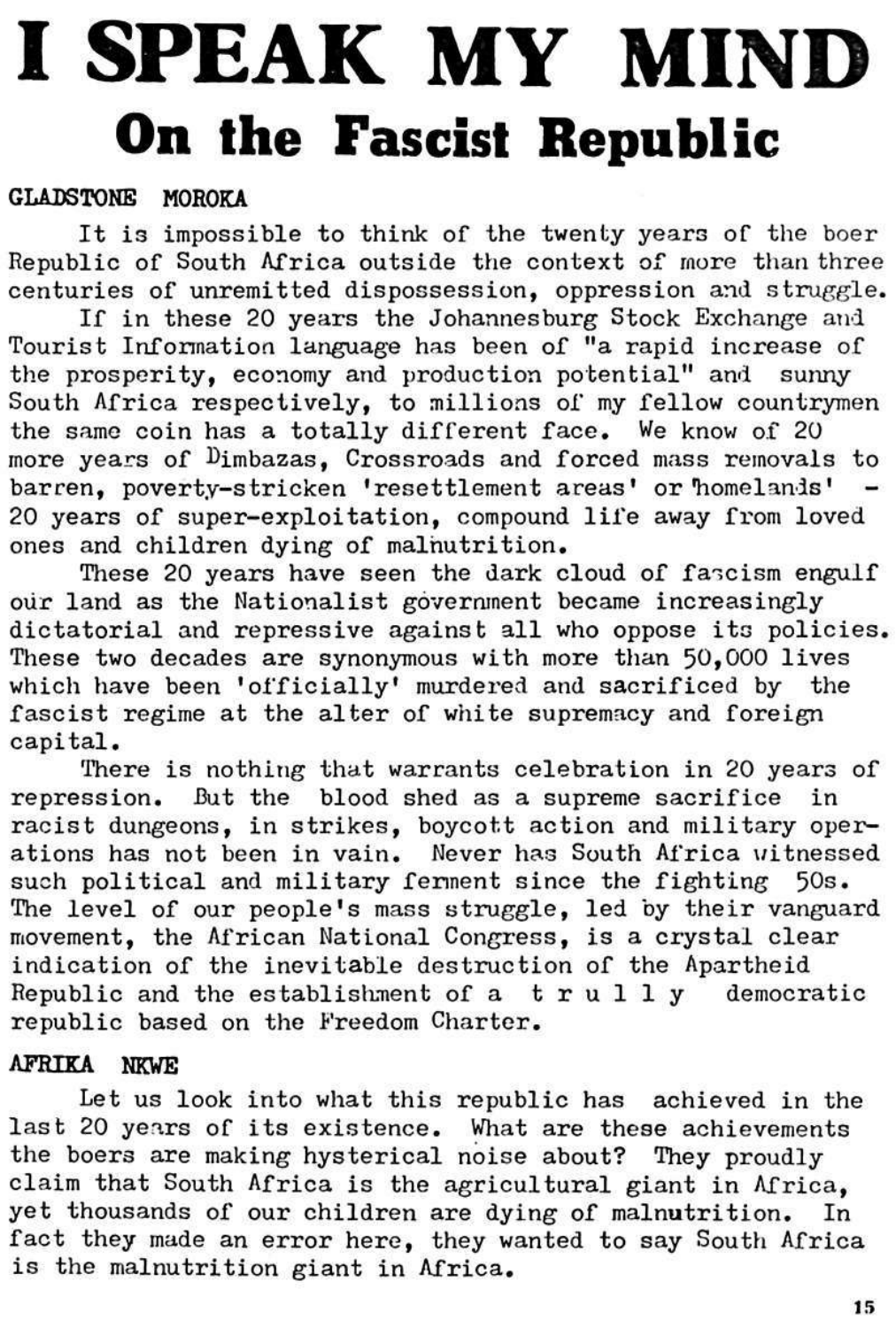Today, the South African black workers are all out demanding higher wages, better working and living conditions, better housing; the students are out in the dusty streets demanding dqual and compulsory education for all races; our mothers are demanding low house rents and low prices of basic consumer goods - in short, these are the'achievements? of the two decades old republic.

Worst of all is the cholera 'achievement', despite all the claims by the racists that they have the best medical facilities in the whole of Africa and that they are rated amongst the medically developed countries in the world, why then cholera in South Africa? The answer to these questions is very simple and clear: this is part of the achievements of the boer republic of which the fascists are preparing. to celebrate in a very big way. They are to celebrate their domination over us in the past twenty years.

The two decades of the Republic of the boers have been bitter ones for our people. In one word the achievements of the boer republic mean misery to our people. Umkhonto we Sizwe was born to destroy once and for all the boer republic. So, the continued existence of this fascist republic poses a great challenge to us combatants of the People's Army to confront the enemy in all fronts, especially in this historic Year of the Youth. We of the people's army, Umkhonto we Sizwe, must raise our level of discipline and commitment to terrific heights as part of our offensive against the retreating enemy.

#### FREEDOM MKHWANAZI

Let us be aware that this commemoration more than anything is a living testimony of the exploitative forces at work in South Africa and the profits thereof, without which the story could have been different. In a word this undertaking is not only aimed at reviving white interest in the system but also to .assure the West that South Africa is still a safe haven for investments - it is still their polecat in the Southern Hemisphere. In human terms 20 years of life normally introduces a new life stage, that of manhood and maturity. Not so with the South African regime. In fact, to us that it even was able to survive so long (bearing in mind that our oppression is now 329 years old) is a living reality of the deep economic and military support of the Western countries, at the head of which looms the United Kingdom and the US. Just like a spoilt baby of the West which it is, this regime is treated with car e land attention to the extent that even in internation-

16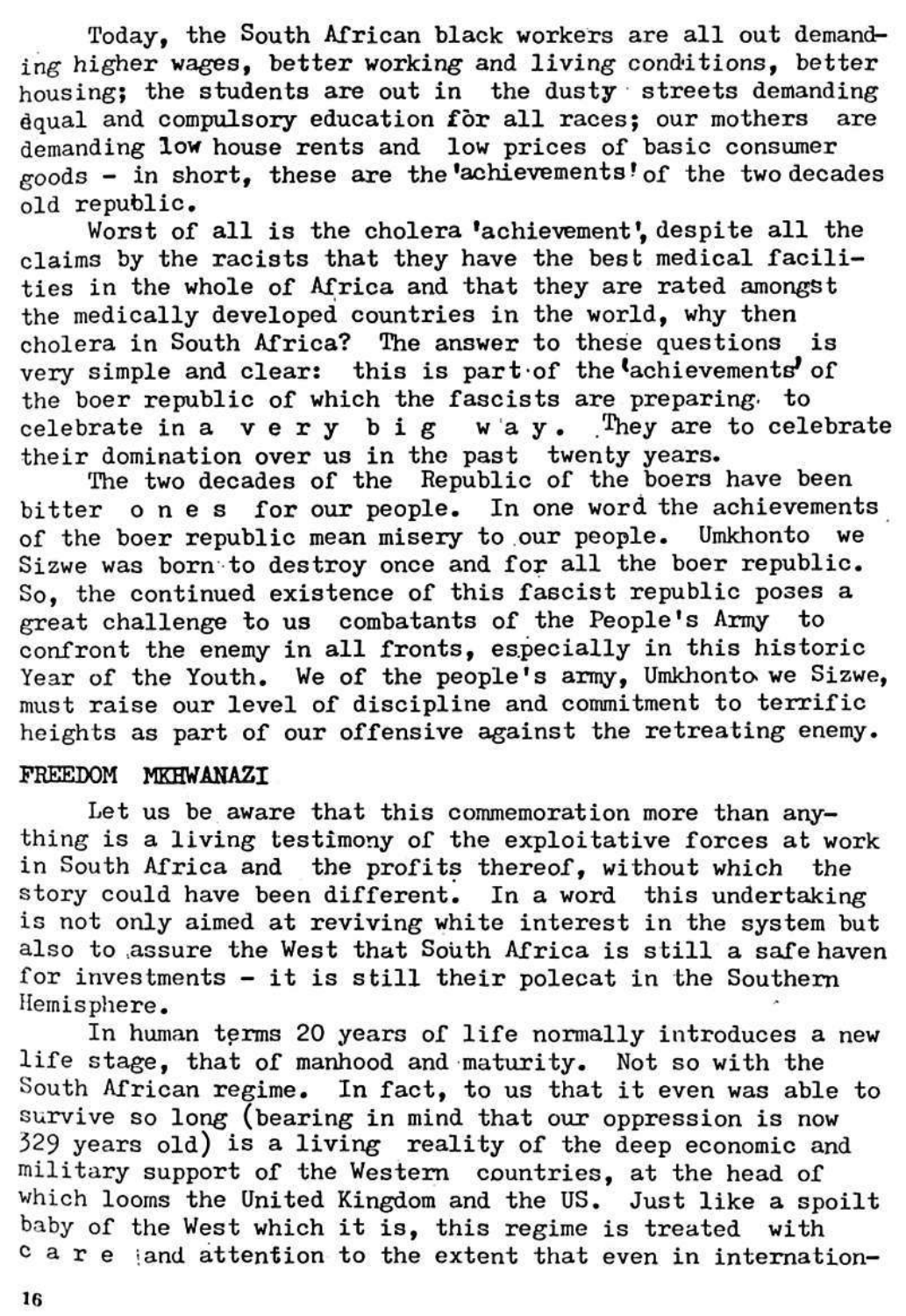i bodies such as the UN, it still enjoys diplomatic accrediation and immunity stemming from its membership of this world body. Even the language of reason at this late hour for this sick regime, the language of economic sanctions, cultural and political isolation and arms embargo proposed by men of conscience in the UN has proven either as some form of quasi language to be mumbled only and not implemented, or some pretentious 'lingua franca' for obvious diplomatic purposes for the Western countries and even to some states with veto powers like the US and the *\JK9* this has proven to be *no* language at all.

The world can still recall Margaret Thatcher, hardly having found the corridors of power in Britain, declaring in her visit to the United States: "We have to take South Africa out of the cold," Not long President Reagan was just reminiscing about the two World Wars and promising South Africa all the help it requires. It is because of this that the fascists are celebrating their 20th anniversary. All their acts of banditry find cncouragment in the active involvement of these states in the militarisation, computerisation and nuclearisation of this state. Obviously if there is to be any meaningful celebration on the part of the racist it will not happen without the active connivance of the imperialist powers.

The Editor of "Die Beeld" did not forget to add "May Ian Smith's UDI rule of a thousand years pull us back to reality." This is the spirit, though it is late. Led by the African National Congress and its allies, we will witness this fascist celebration as the same celebration Hitler, Mussolini, Shah Pahlavi, Haile Selassi, Batista and Pol Pot had no opportunity to attend. It comes at a time when our imminent victory is high in the agenda of a victorious strategy for Southern African liberation. Indeed it is not without any course that our movement termed this decade - **"THE DECADE OP LIBERATION,"** 

#### **HUMPHREY CHAUKE**

It is true that the 'Republic' of South Africa is twenty

years old. This republic was proclaimed on the 31st May, I96I by the Nationalist Party. This year, the racist Nationalist *\*  Party and its supporters will be celebrating their 'Republiek van Suid Afrika' with their flags flying high on the graves of the millions of Africans, Coloureds and Indians. The y are celebrating this republic when more than three million Blacks have been'sentenced to death'through unemployment and t hunger. They are celebrating this year when millions of our people have been incarcerated in the camps of humiliation,